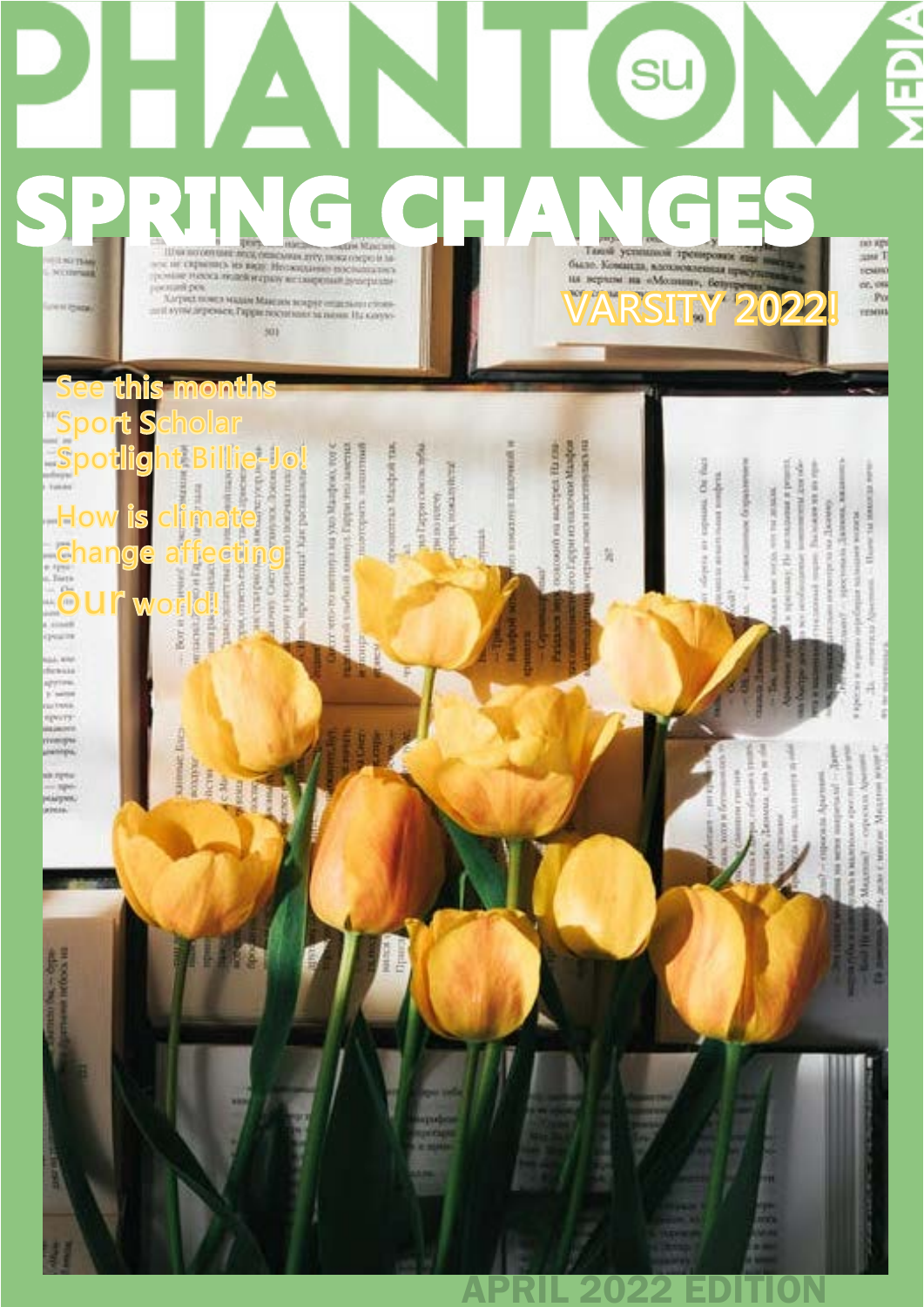# THE PHANTOM TEAM CONTENTS PAGE



NATALIE MCNEILL HEAD OF NEWSPAPER

## **NEWS**

## **SPORTS**

# **LIFESTYLE**



EKTA RAJAGOPLAN DEPUTY EDITOR



 ALUMITA SAUMOSI CONTENT DESIGNER



ANNABEL HERBET FEATURES EDITOR



OLLIE ATKINSON ENTERTAINMENT EDITOR





BETH PARKS NEWS EDITOR

ROBYN DYSON SPORTS EDITOR **3-** 

**5-**

**9-**

**13-**

**11- A Commentary on Change** - Written by Freeah Amjid

> **Dealing with Calories** - Written by Natalie McNeill



**Sport Scholar Sportlight!** - Written by Robyn Dyson

**Varsity 2022- University of Derby VS University of Hertfordshire** - Written by Robyn Dyson

#### **How is climate change affecting the world we currently live in?**

- Written By Beth Parks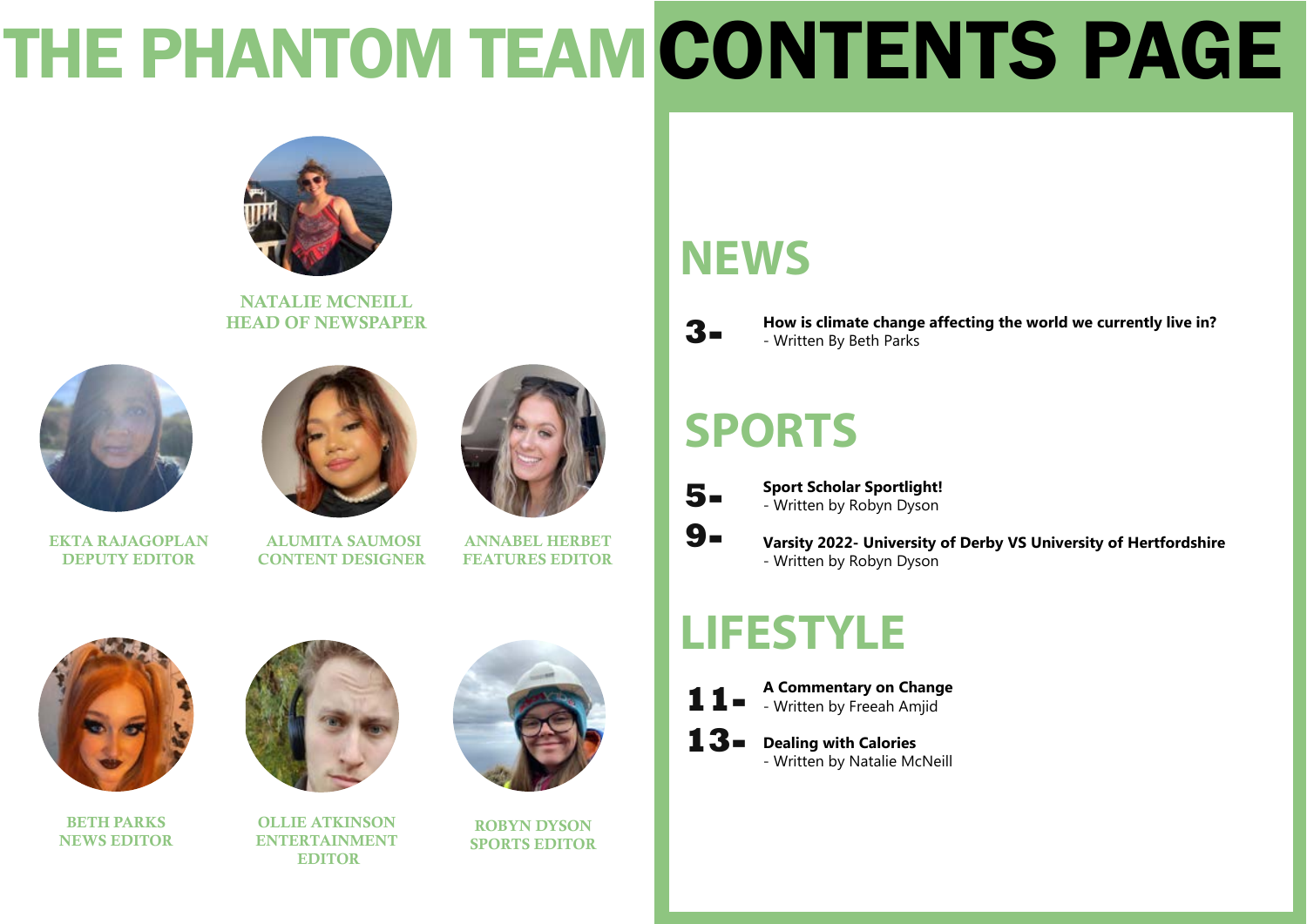## How is climate change affecting the world we currently live in?

1234567

5

3

**I**t is no secret that climate change is happening, and it is very apparent. In the UK particularly the last four weeks have seen snow, rain, cold and sun all mixed together. As confusing as this is for many it is important to understand how our climate is changing and what it means.

As stated by Nasa's Global Climate Change Scientists, there is high confi dence that temperatures will continue to increase within upcoming decades. The current affects of climate change have caused Glaciers to shrink, ice is breaking up earlier and plant/animal ranges are shifting. As many people have already noticed, too, there has been drastic changes in the weather in the UK lately, all due to climate change. Which are all things that have previously been predicted by scientists talking on climate change in the past.

#### What does this hold for the fu ture?

It is hard to directly comment on what the future will be like if climate contin ues to change the way it is now. Many sources have stated that there will be in tense droughts, various weather changes (as we are currently seeing), rising sea levels, more glacier damage and oceans becoming warmer.

It will also affect animals and humans. Animals' habitats will start to become destroyed, changing and so will our environment as humans. The weather events include dramatic changes that will hinder both animal and human live lihoods and the world as itself.

#### What can be done to prevent this?

There are a number of ways that climate change can be prevented or ways that we can contribute to reducing the how the climate is changing:

Reducing the amount of oils, carbon and other natural gasses that we are using: use your car less! Walk more! Change what you fuel your body with and other products that you buy.

Recycle our products more! Make sure you are recy cling the right products!

Turn off your lights, why have them on if you don't need them on!

Go vegetarian! Maybe vegan!

Choose more eco-friendly products!

Close your doors at home, keep the heat in and avoid using your heater!

Use more plant based products!

There are numbers of things that can be done in order to provide a more sustainable future for our world and slow down climate change! We just need to do it!

6

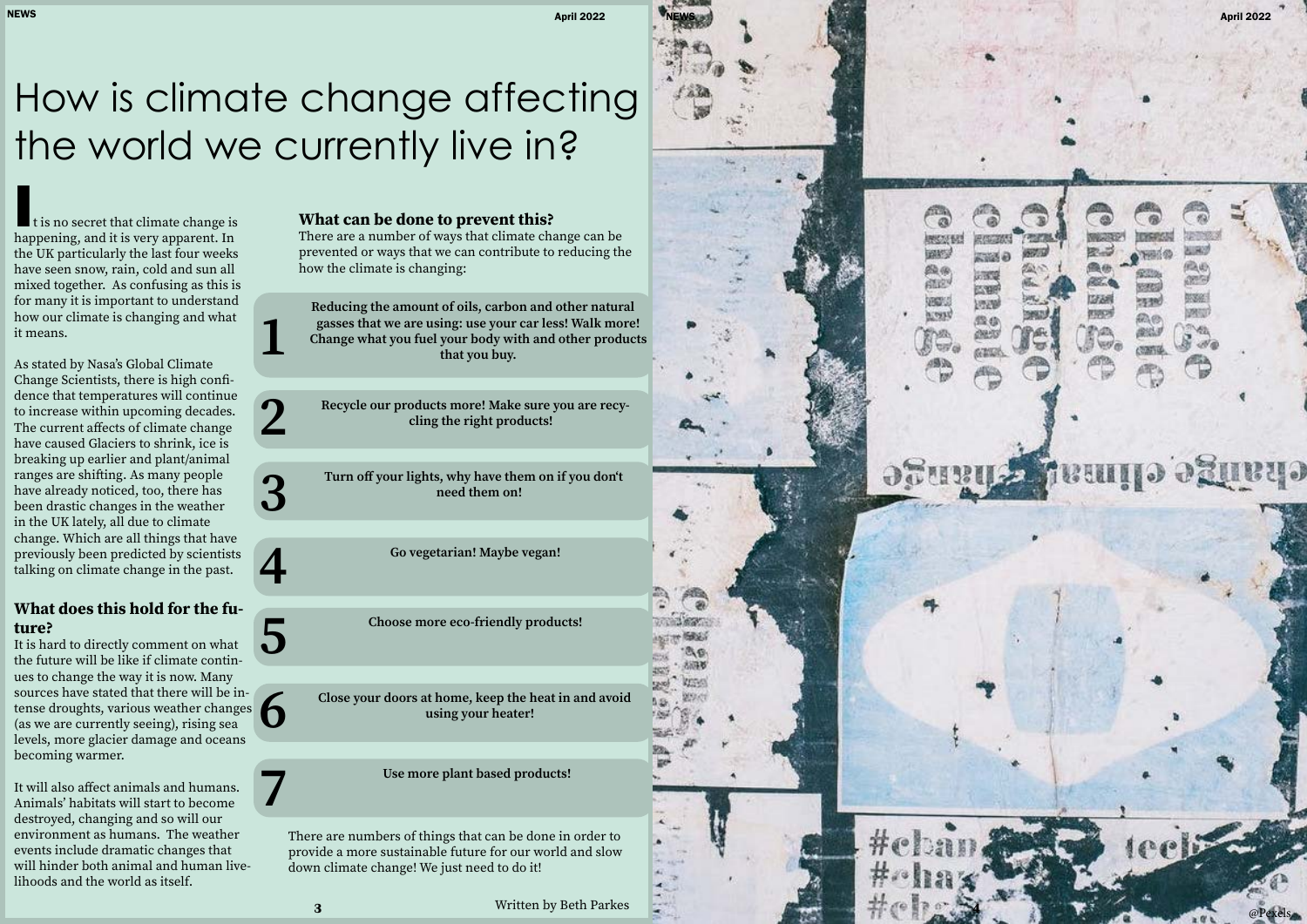# Sport<br>Scholar<br>Spotlight

Name: Billie-Jo Smith Course: PhD in Golf Biomechanics Sport: Golf Level/Team: Professional

#### **At what age did you first start your sport/ how long have you been playing/how did you get involved?**

I took an interest in golf at the age of 4 – My grandparents used to take me to the golf club, and I had a plastic set of golf clubs. They bought me my first set of real clubs when I was five and I've never looked back!

#### **What is your favourite part/memory of playing for Team Derby?**

Winning for Team Derby last year is up there but it is nice to feel part of something, especially as golf is such an individual sport, so the support network we have here and how friendly everyone is, it's great.

#### **What are your goals for the year?**

My goals for the year are to increase my category/ ranking on the Ladies European Tour to allow me to compete in more events next season.

#### **Outside of university sport, what team/level do you play for?**

I recently turned professional in January after gaining partial status on the European Tour and a full Access Series card.

#### **What is your proudest sporting achievement?**

That's a tough one – either representing England as a junior or turning pro unplanned after a good result at European Tour Qualifying.

#### **How has Covid-19 affected your training?**

All golf courses were closed through the lock downs, so I had to be inventive with training. I have a net in my garden which I used every day to work on my golf swing technique, but it was difficult not being able to see the results of a shot. I did a lot of video work. I used a putting mat on the lounge floor but again, this was mainly to work on technique, you rarely get a straight putt on a golf course, but this was the only practise I could do! I'm lucky enough to have a bit of gym equipment at home so this was useful for keeping up with my S&C. I did a lot of running and cycling too.

#### **Have you returned back to where you were before the first lockdown?**

Pretty much – it took a while, especially with my short game and putting as it's quite difficult to maintain a high standard in normal times never mind when the only facility I had was my lounge floor to practise!

### **What does a regular training week look like**

### **for you?**

I practise almost every day, spend a couple of hours on the range; the same with my short game and putting and I'll try and get on the course a few times a week to transfer the things I've been working on in practise ready for competitive play. I go to the gym 4x per week, see my physio every few weeks and the same with my coach.

**What is your main sporting goal?** *To be able to earn a living from doing the thing I love.*

Written by Robyn Dyson

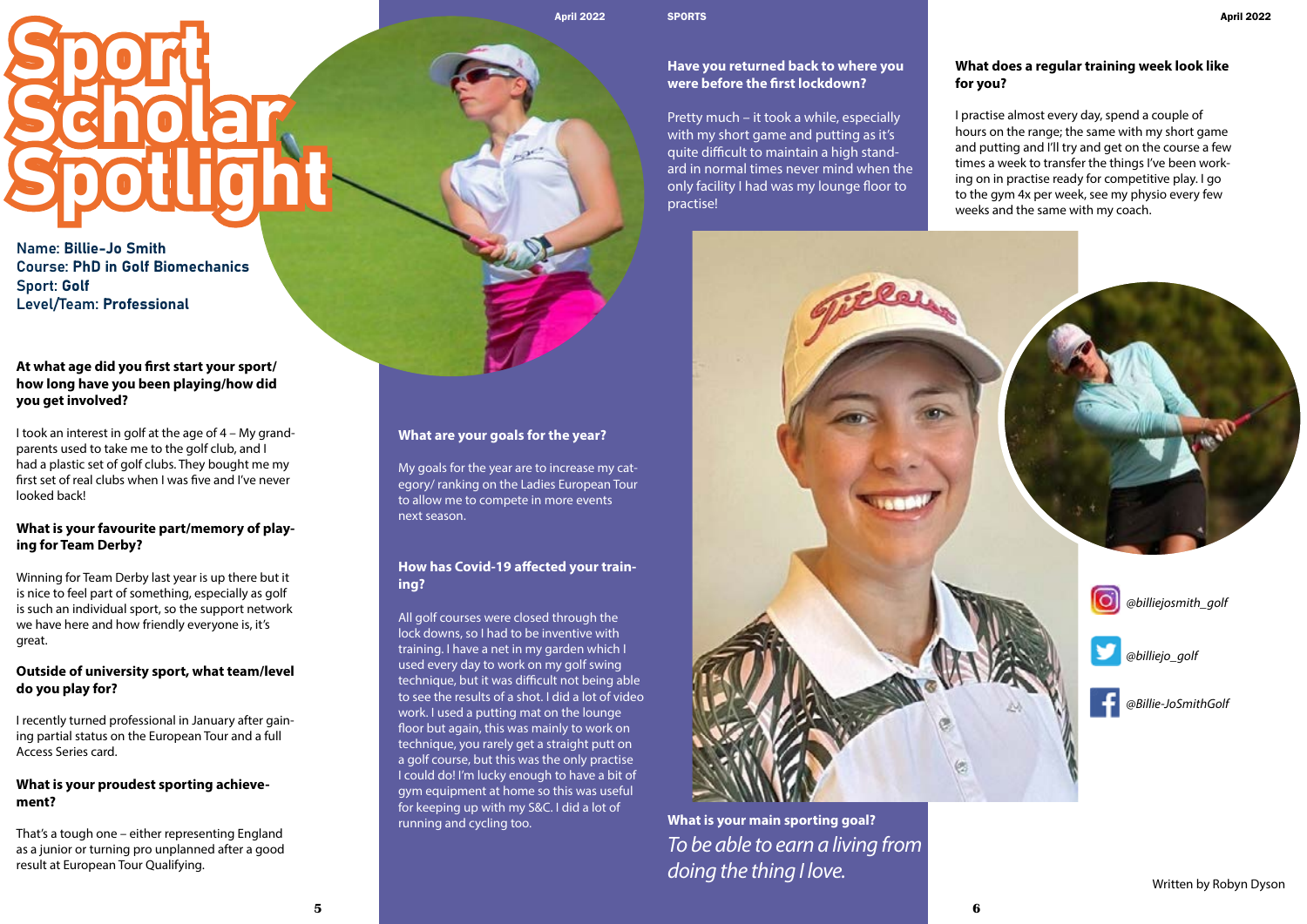



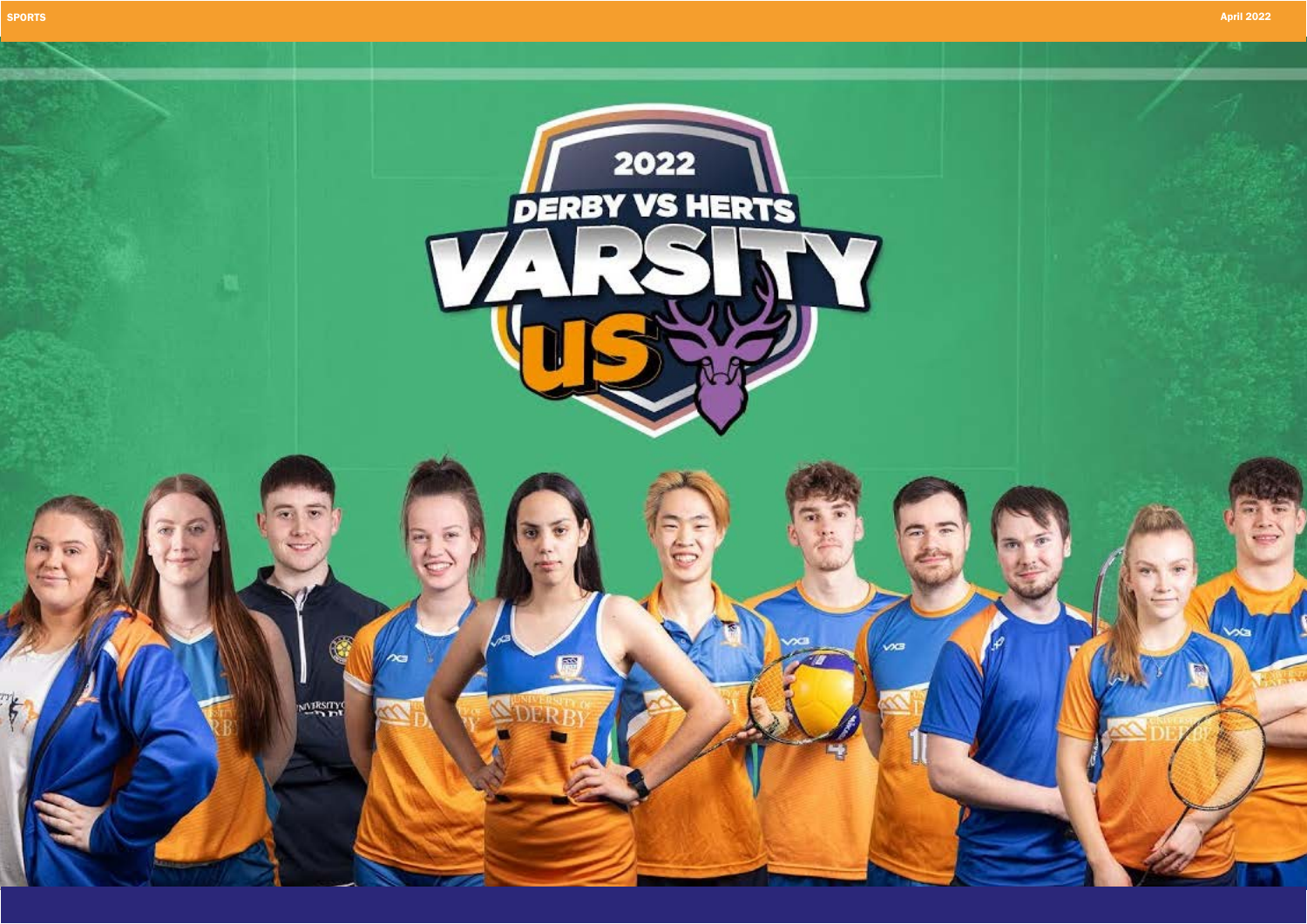# **Varsity 2022 University of Derby VS University of Hertfordshire**

At 10:30am we saw the Pole Dancers. Cheerleaders, and Dancers showcase their skills and routines to start the day off. Both the men's and women's Badminton teams scored the first points for Team Der by, winning 6-2 and 7-1 respectively. Rowing and Dodgeball extended Derby's lead with the men's Hockey team also winning their match with a dominant 9-0 win. On the upper 3G pitch, both the women's Lacrosse team and the women's Football team won their matches back-to-back over Hertfordshire. Team Herts scored their first points with wins over Derby in women's Netball and women's Rugby Union, after strong fights from both sides. They con tinued their wins over Derby in Tennis and Climbing .

Wednesday the 6th of April saw the 2nd ever battle between the University of Derby and the University of Hertfordshire at the annual Varsity event – this time held in Derby. The day con sisted of students competing in over 20 sports for points, that accumulate and result in a win ning university.

> Men's Rugby Union beat Herts 55-12 in a very exciting game, extending Derby's lead overall.

Towards the end of the day, the overall scores were very close, with the final few matches playing a huge part in who would win the day. The men's football teams saw a 2-2 tie, Hertfordshire took the win in **Amer**ican Football and Derby took a dominant win in the Table Tennis.

Women's Hockey had a close game from start to finish and ultimately ended with a Herts win; 3-2.

Written by Robyn Dyson

 This then led us into the final sport of the day, men's Futsal.

The men's and women's Volleyball teams scored big points for Derby with huge wins over their oppositions. In the sports centre, we saw intense Basketball matches with Hertfordshire taking the win in both men's and women's.

 At this point, Team Derby was in the lead, and would win the day if they won the match, but if Hertfordshire won, then the day would result in an overall tie.

After a full day of intense matches and games, the day resulted in a 31-31 tie!

Next year Team Derby will travel down to Hertfordshire to battle it out at Varsity 2023. Will Derby bring home the win?

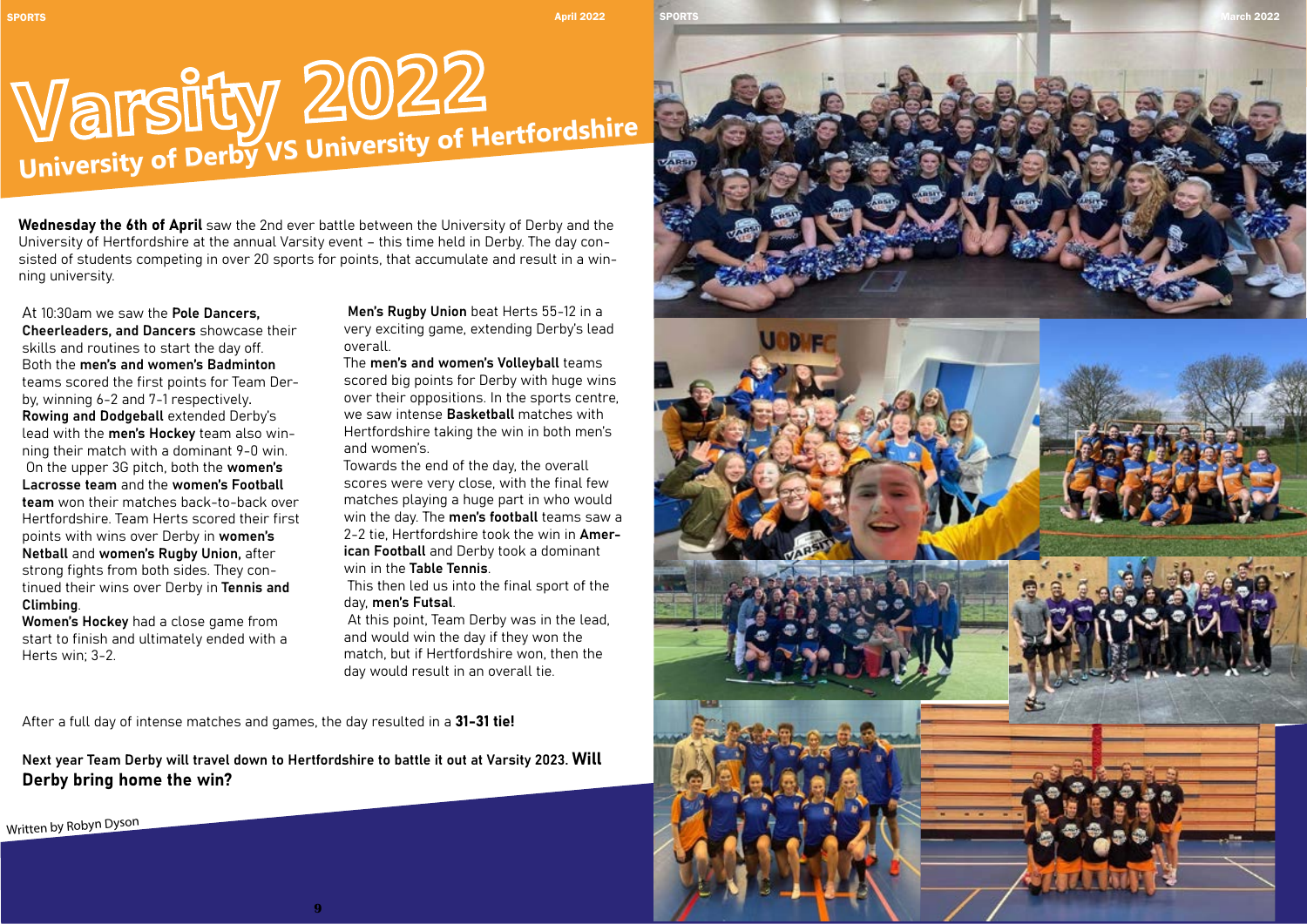rience some kind of change during our lives. Many individuals spend a great amount of effort trying to avoid change. No matter how far you try and get away from it, it will eventually creep up behind you.

 Dealing with change all comes down to how you control a situation, sometimes it can be difficult to find your level of control. It is fairly common and completely normal to become obsessed with events, which we have no power over. In relation to this, we are not always able to control a person who might never change their attitude towards something.

However, as opposed to trying to move the unmovable, you should instead aim to adopt resilience. When you become resilient, you will be able to set your sights on what you can control, rather than focusing, and losing, when attempting the impossible. In order to evaluate your level of control, you can ask yourself, "how can I take responsibility in this situation?" You can also consider what you can take responsibility of, which enables you to have power.

 If you allow yourself to look for opportunities to empower yourself and work towards change, you are less likely to feel trapped in uncomfortable situations, and more likely to feel positive about change in your life.

It is also very important for us as individuals to take time out for ourselves and relax. Do not allow yourself to become too stressed when dealing with change.

If you feel as if you are not ready to take the next step, then it is vital that you take time to relax, before moving further. If you are not sure how to slow down your thoughts, then try practicing relaxation techniques. This could include deep breathing, going for a walk or anything else which helps you to feel calm.

Once you have managed to make yourself feel at ease, you will have more control over your mind. This will result in you being able to take control and decide how you will want to evaluate any changes in your life.

Transitions in life permit you to examine where your priorities lie. You should ask yourself questions such as, "what do you really want to achieve in life?" As well as "what is really important to you?" Once you ask yourself these questions, you will have a clear sense of goals and values. You will know what matters the most to you.

Above everything else, your health should always come first. When you are dealing with transitions in life, never be afraid to ask for help if you need it. We are human beings and humans were not built to withstand every sudden event in life. Therefore, you should not worry about reaching out to others for support.

If you think it would benefit you to seek advice from a councillor, family member or friend then don't be afraid to do that! It is possible that these individuals will be able to help you to build resilience. You can embrace different transitions in your life and see challenges as opportunities to flourish, rather than struggles.



If you are ever in need of support, don't be afraid to contact the Universities student wellbeing centre. They will offer you support and guidance on how take care of your well-being. Select the link to find out more information: [Student Wellbeing](  If you are ever in need of support, don’t be afraid to contact the Universities student wellbeing centre. They will offer you support and guidance on how take care of your well-being. Select the link to find out more information: Student Wellbeing Support - Student support - University of Derby)  [Support - Student support - University of Derby](  If you are ever in need of support, don’t be afraid to contact the Universities student wellbeing centre. They will offer you support and guidance on how take care of your well-being. Select the link to find out more information: Student Wellbeing Support - Student support - University of Derby)

Written by Freeah Amjid @Pexels **11 12**

# A Corning Pierre is no doubt that we all expe-<br>
There is no doubt that we all expe-<br>
There is no doubt that we all expe-<br>
The next step, then it is vital that you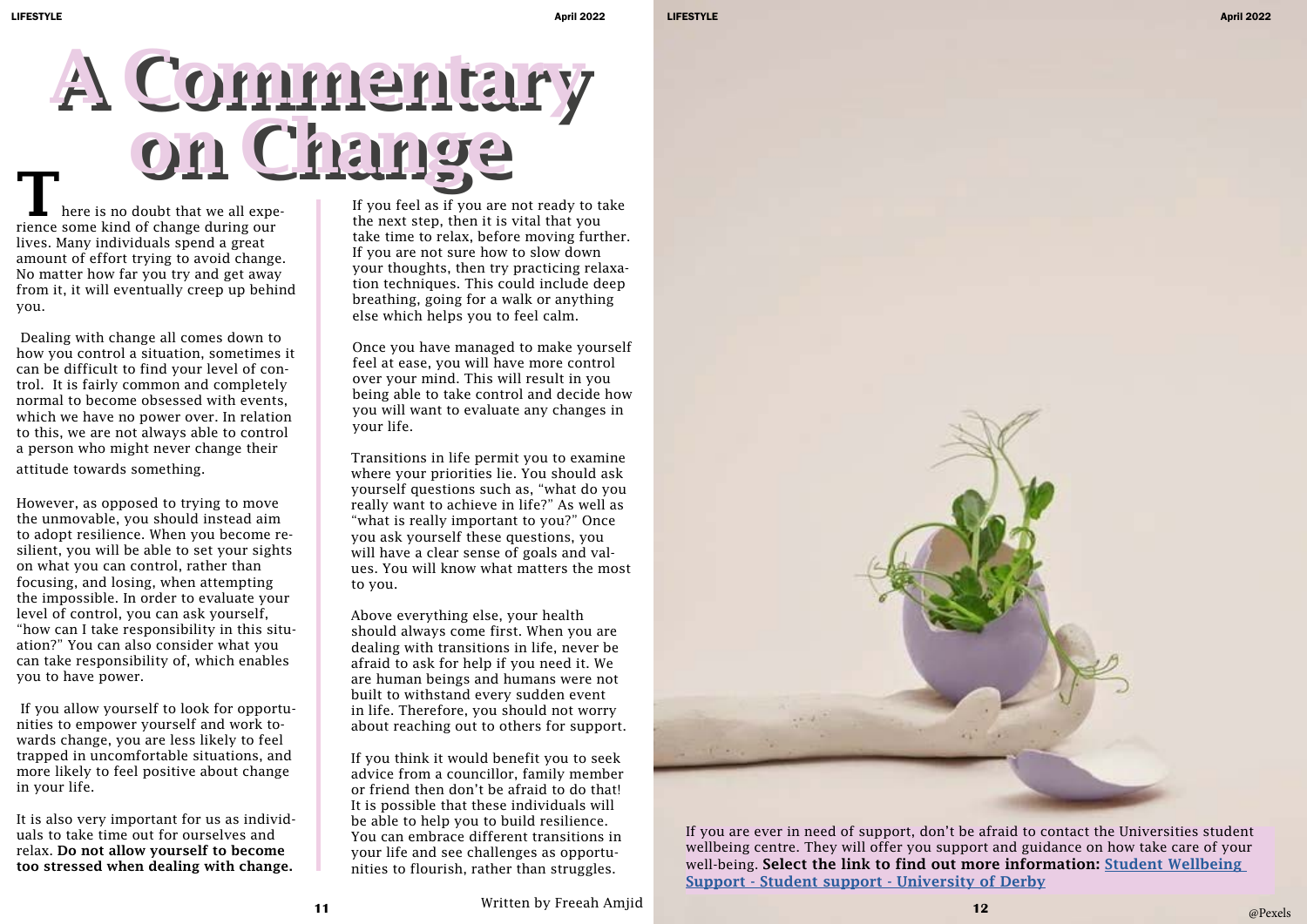# Dealing with Calories

The reasons and dangers of the Government's new legislation on calories on menus

n April 6th the UK government's new legislation based around calories on menus came into motion. The legislation, put in place by the Department of Health and Social care, requires businesses, including restaurants, takeaways, and cafes, over a certain size to put all calorie information on their menus, with the aim of promoting healthy eating and reducing obesity rates. Though the goal of the legislation is to promote knowledge on healthy eating and reduce obesity related healthy conditions, a legitimate goal, the legislation has received large amount of backlash from the British public.

For a lot of people, the idea of calories on menus will have little impact or may be some welcome information. But for those who have had a hard or negative relationship with food or their body, this new legislation has the power to be damaging to individuals' mental wellbeing. Calorie counting is a main aspect of multiple eating disorders, which is why calories being displayed on menus could negatively impact so many individuals.

Between 1.25 and 3.4 million people in UK are affected by an eating disorder and eating disorders have the highest mortality rate of any psychiatric disorders. Though this legislation has been made with positive goals in mind, it seems the negative implications on mental wellbeing have not been considered, even though mental health is meant to be a priority of the Department of Health and Social Care.

No extra support has been offered to the public, especially those suffering with eating disorders, alongside this new legislation. It is important to note that calories do not offer any nutritional information on foods and cannot independently describe whether a food is healthy or not, so even though the legislation is to promote healthy eating, it is not 100% effectively doing so, yet it is 100% damaging to those suffering with eating disorders. Lowest calories does not mean the best option.





If the new legislation on calories is negatively impacting you, there is multiple things you can do to reduce that negative impact:



Go to familiar favourites: go to your favourite restaurants where you already know your favourite dishes, then you can order off the top of your head rather than reading the menu.

Get others to read the menu to you: if dining out at a new place where you do not know the menu, get a friend or family member to read the menu aloud so you do not have to read the calorie information on it.



Some restaurants, such as Wagamama's, offer calorie-free menus on request. So do your research and see if any of your local restaurants offer this, if they don't contact them on social media to suggest this as an idea.

Eating out should be enjoyable and stress free for everyone.

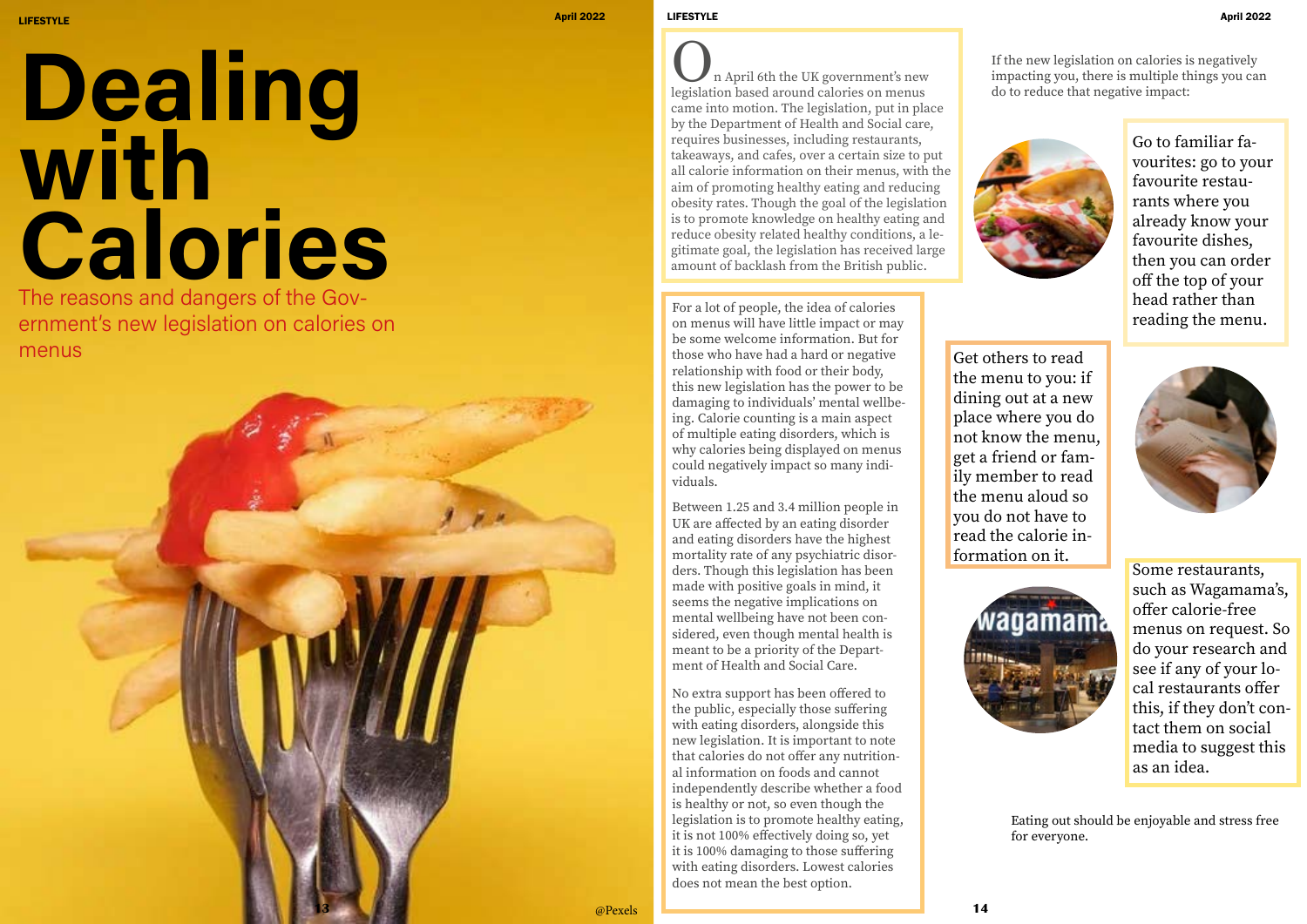Though this new legislation seems like a step back in sup port for the public mental health, especially regarding eating disorders, there is or ganisations that are support ing and destigmatising eating disorders. Beat is a non-profit UK organisation that can offer support and guidance to any one who needs it. They offer advice on handling different situations, such as reaching out to a GP about your mental health struggles and guidance on dealing with different events that may be difficult. Beat can be found at <u>https://www.bea-</u> [teatingdisorders.org.uk/](https://www.beateatingdisorders.org.uk/) and can also be followed on various social media, and in particular their Instagram is very inform ative.

Other resources you can be found at:

TalkED: [https://www.talk-ed.](https://www.talk-ed.org.uk/) [org.uk/](https://www.talk-ed.org.uk/) FirstStep ED: [https://first]( https://firststepsed.co.uk/)[stepsed.co.uk/]( https://firststepsed.co.uk/) National Centre for Eating Disorders: [https://eating-dis](https://eating-disorders.org.uk/)[orders.org.uk/](https://eating-disorders.org.uk/) Student Wellbeing at Univer **sity of Derby**: wellbeingcentre@derby.ac.uk 01332 593000

Your local GP

If you are struggling with any issues mentioned in this arti cle, please reach out to some one, whether it be a friend, family member or organisa tion showed above, you are not alone.